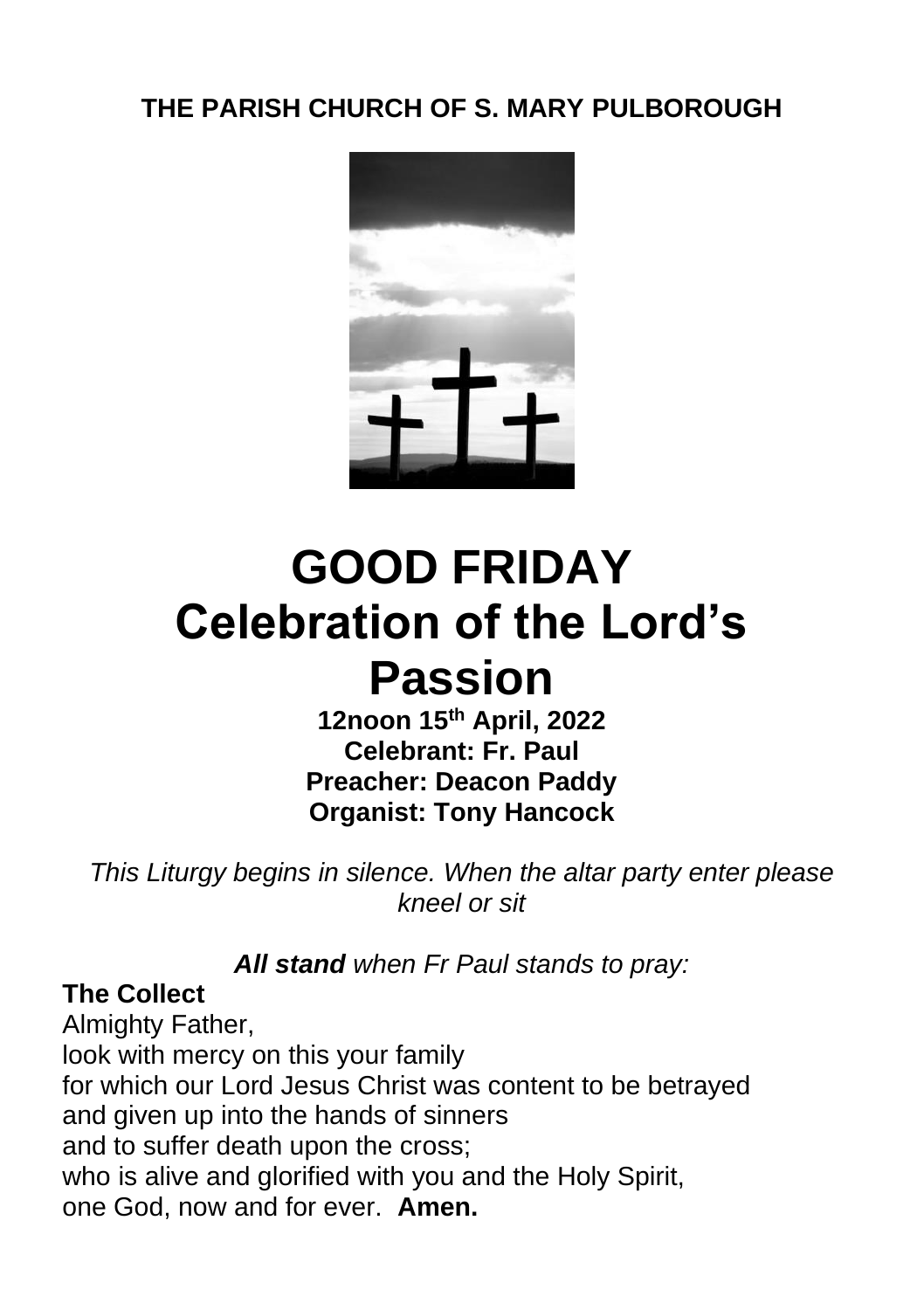*Please sit*

## **The Reading: Hebrews 4. 14-16; 5. 7-9**

Since, then, we have a great high priest who has passed through the heavens, Jesus, the Son of God, let us hold fast to our confession. For we do not have a high priest who is unable to sympathize with our weaknesses, but we have one who in every respect has been tested as we are, yet without sin. Let us therefore approach the throne of grace with boldness, so that we may receive mercy and find grace to help in time of need.

In the days of his flesh, Jesus offered up prayers and supplications, with loud cries and tears, to the one who was able to save him from death, and he was heard because of his reverent submission. Although he was a Son, he learned obedience through what he suffered; and having been made perfect, he became the source of eternal salvation for all who obey him.

This is the word of the Lord. **Thanks be to God.**

*Please stand*

## **Gradual Hymn: NEH 439 (1st Tune)**

John Henry Newman (1801-1890)

- **1 Praise to the Holiest in the height, and in the depth be praise: in all his words most wonderful, most sure in all his ways.**
- **2 O loving wisdom of our God! when all was sin and shame, a second Adam to the fight and to the rescue came.**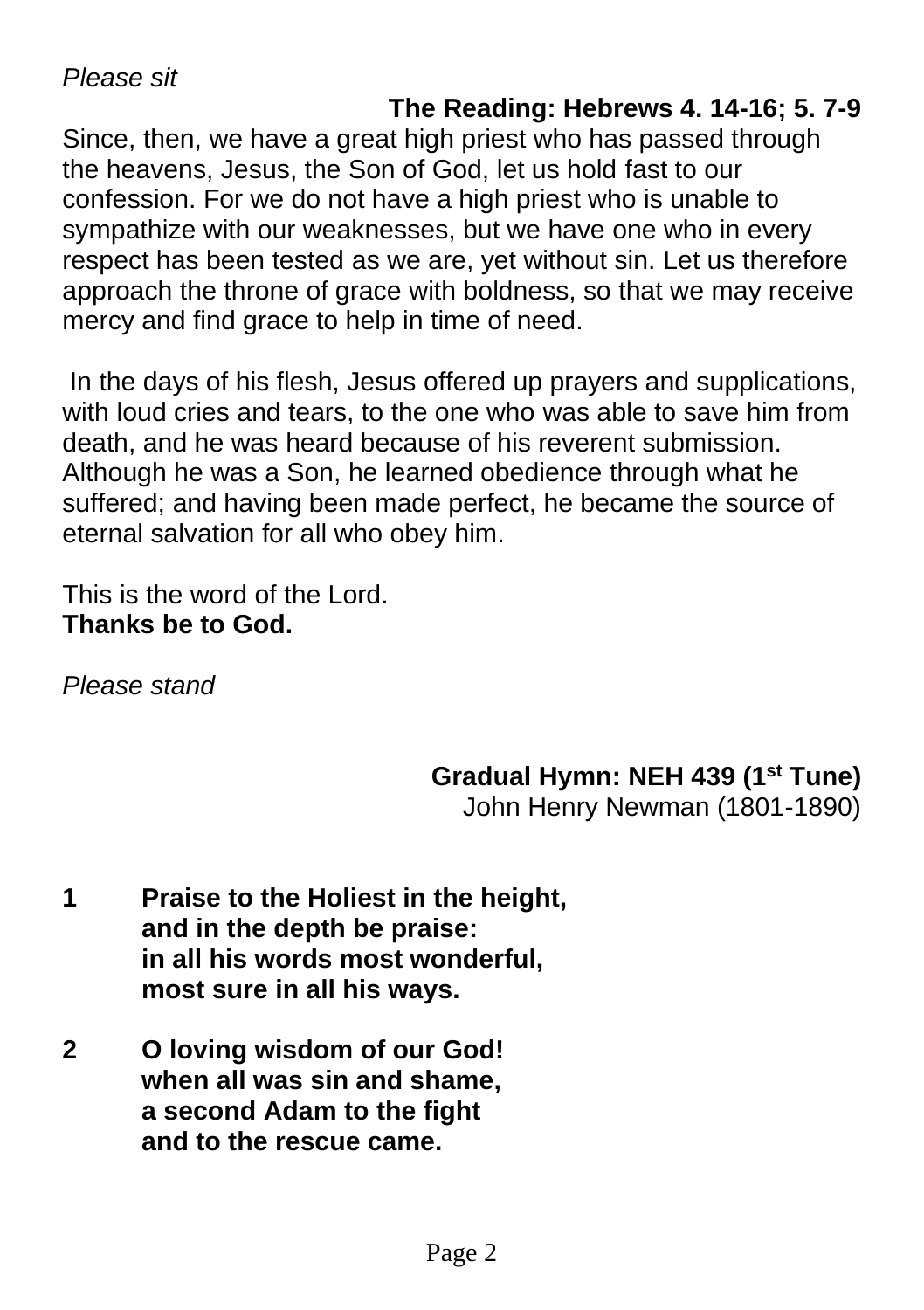- **3 O wisest love! that flesh and blood, which did in Adam fail, should strive afresh against the foe, should strive and should prevail;**
- **4 And that a higher gift than grace should flesh and blood refine, God's presence and his very self, and essence all-divine.**
- **5 O generous love! that he, who smote in Man for man the foe, the double agony in Man for man should undergo;**
- **6 And in the garden secretly, and on the Cross on high, should teach his brethren, and inspire to suffer and to die.**
- **7 Praise to the Holiest in the height, and in the depth be praise: in all his words most wonderful, most sure in all his ways.**

*Please remain standing or sit if necessary. The story of Christ's suffering and death are now told according to John in a dramatized form with Deacon Paddy as the narrator. Candles and formal responses are not used for this reading.*

## **The Passion of our Lord Jesus Christ according to John**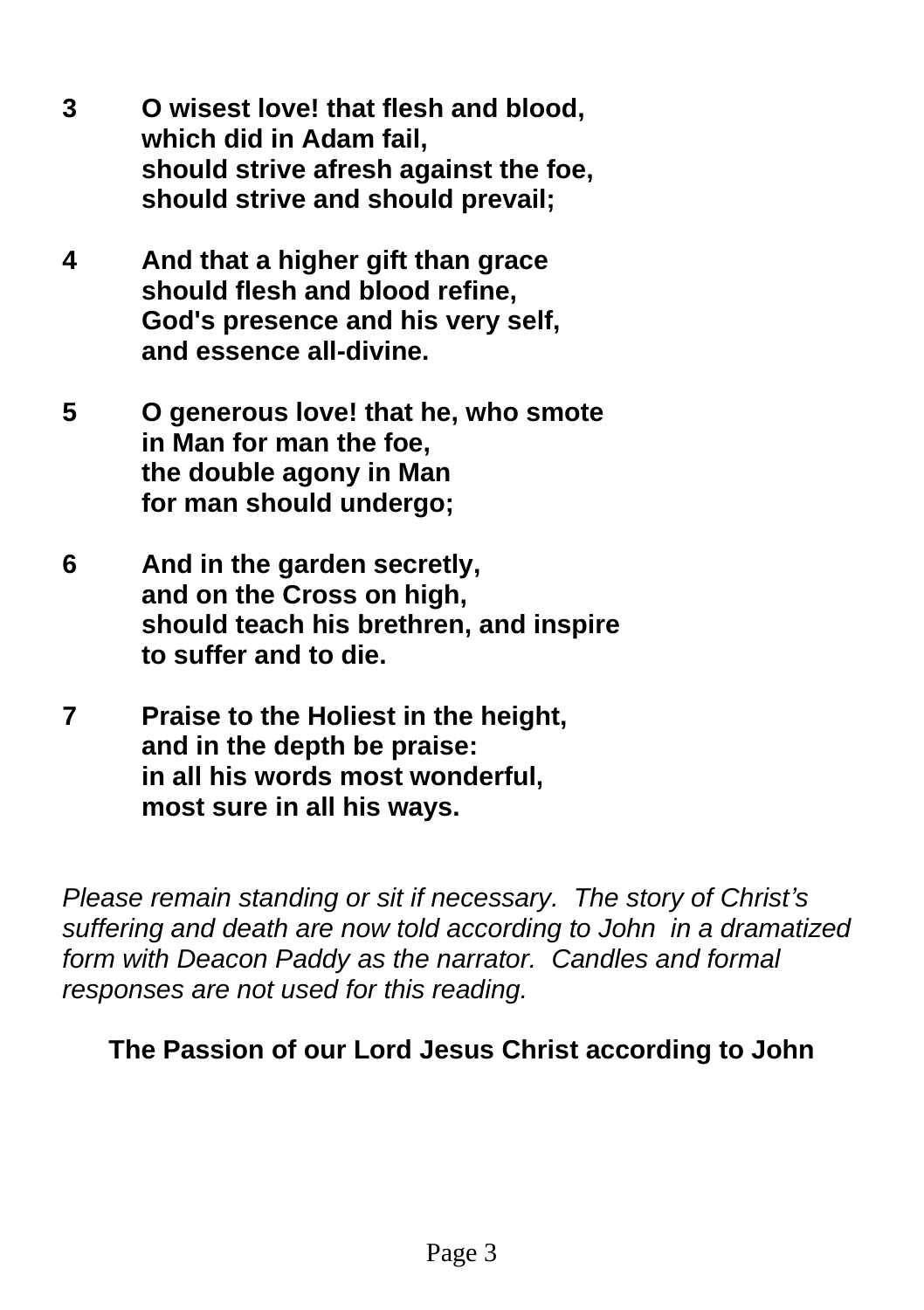#### *Please stand*

*During the following hymn Fr. Paul and acolytes leave the sanctuary to collect the crucifix for veneration.*

- **1 How deep the Father's love for us, How vast beyond all measure, That He should give His only Son To make a wretch His treasure. How great the pain of searing loss - The Father turns His face away, As wounds which mar the Chosen One Bring many sons to glory.**
- **2 Behold the man upon a cross, My sin upon His shoulders; Ashamed, I hear my mocking voice Call out among the scoffers. It was my sin that held Him there Until it was accomplished; His dying breath has brought me life - I know that it is finished.**
- **3 I will not boast in anything, No gifts, no power, no wisdom; But I will boast in Jesus Christ, His death and resurrection. Why should I gain from His reward? I cannot give an answer; But this I know with all my heart - His wounds have paid my ransom.**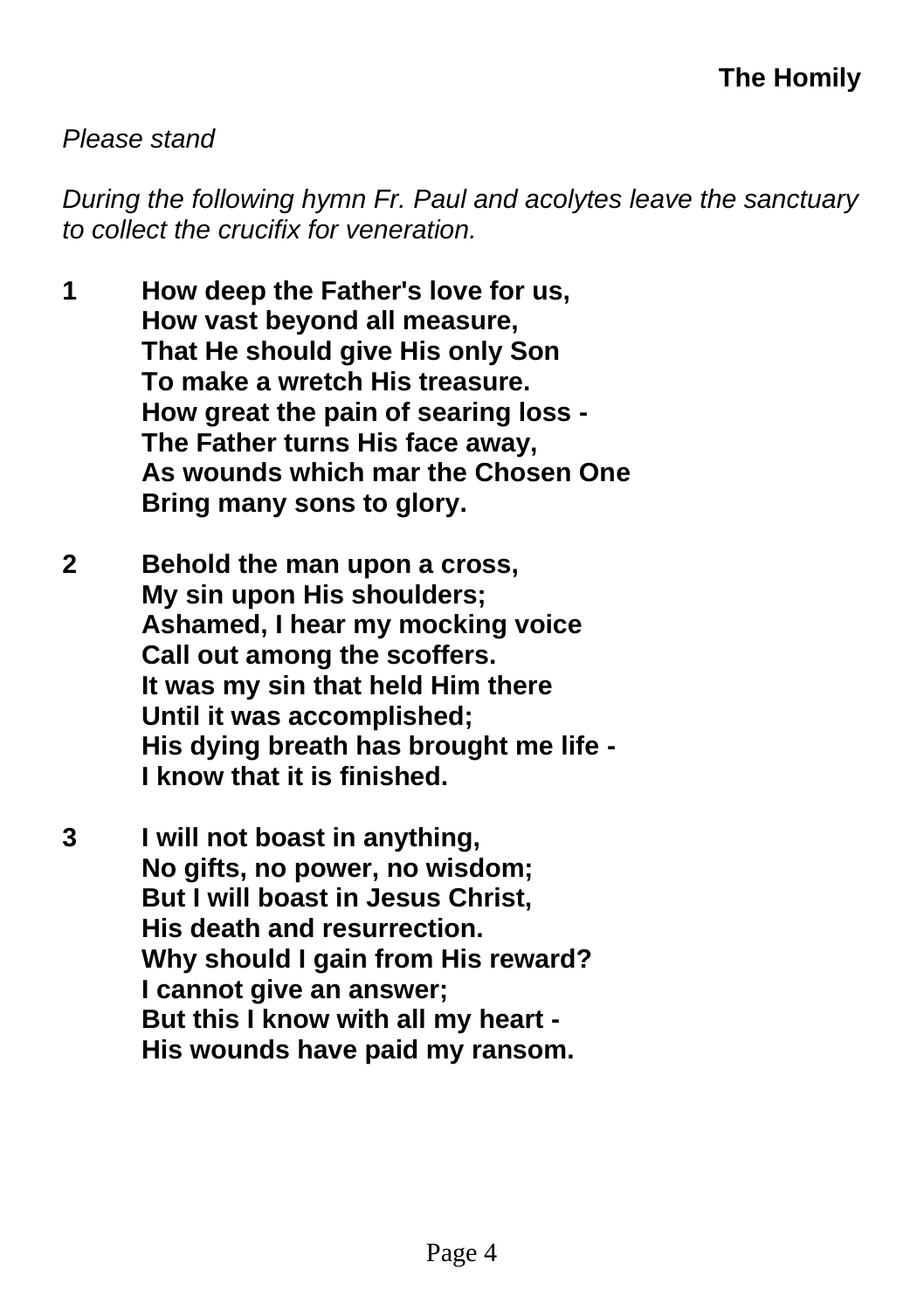## **The Proclamation of the Cross**

*The crucifix is unveiled and carried through the church. The procession stops three times and Fr. Paul invites the people to reverence the crucifix repeating the following words after him:*

This is the wood of the cross, on which our Redeemer hung. Come, come let us adore. Come, come let us adore the Saviour of the world.

*(Each time these words are used the congregation is invited to kneel (or sit) briefly)*

**This is the wood of the cross, on which our Redeemer hung. Come, come let us adore.**

**Come, come let us adore the Saviour of the world.**

*When the crucifix is in place in front of the altar the congregation is invited to come forward to venerate or to remain in their seats for the veneration. Following this the crucifix is placed on the altar with candles either side. During the veneration the following anthem and hymn are sung:* 

 *Choir: 'God so loved the world'John Stainer God so loved the world that He gave His only begotten Son, That whosoever believeth in Him should not perish, But have everlasting life. For God sent not His Son into the world to condemn the world,*

*But that the world through Him might be saved.* 

## **NEH 95 Isaac Watts (1674-1748)**

**1 When I survey the wondrous cross on which the Prince of Glory died, my richest gain I count but loss, and pour contempt on all my pride.**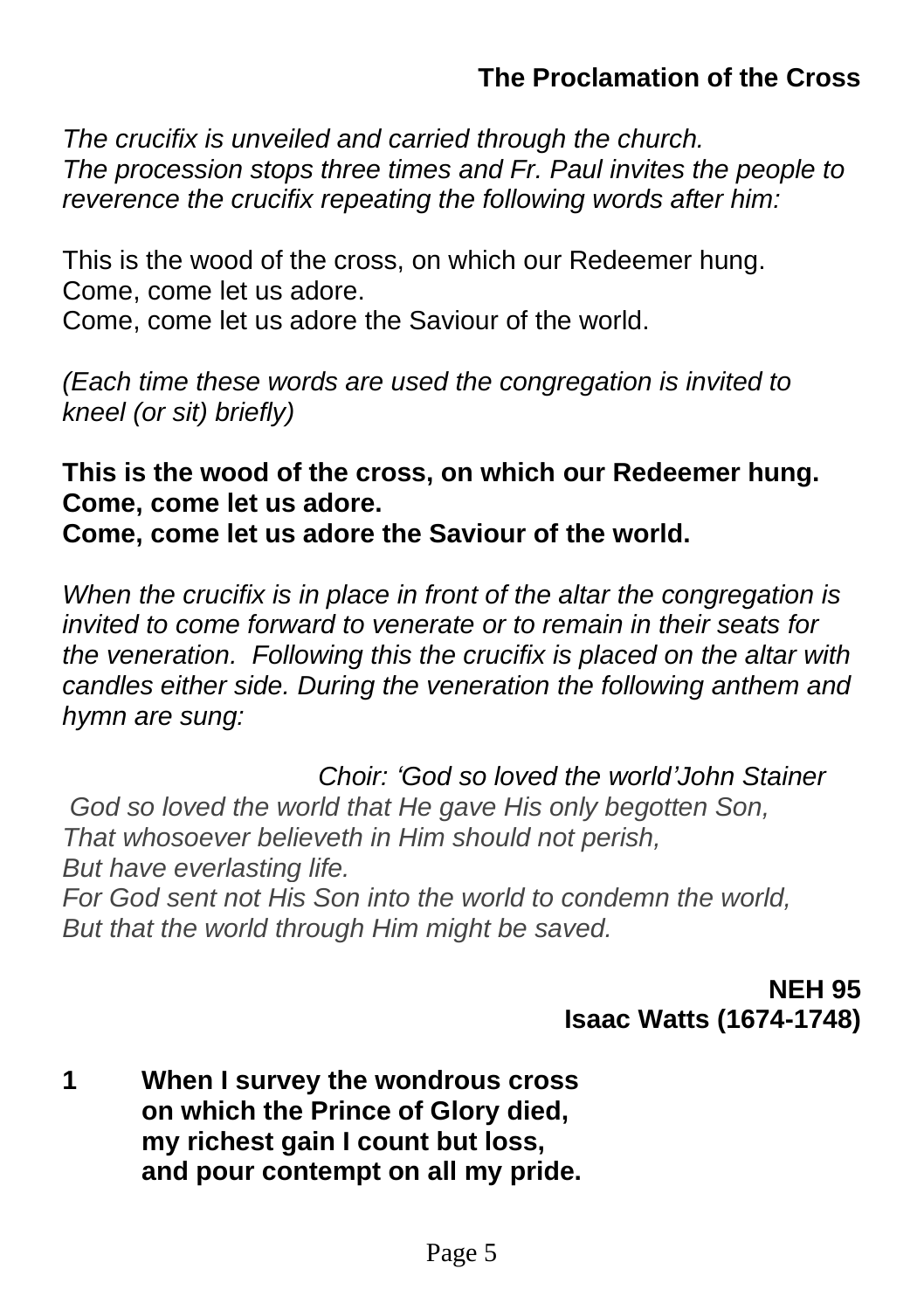- **2 Forbid it, Lord, that I should boast save in the death of Christ my God; all the vain things that charm me most, I sacrifice them to his blood.**
- **3 See from his head, his hands, his feet, sorrow and love flow mingling down: did e'er such love and sorrow meet, or thorns compose so rich a crown?**
- **4 His dying crimson like a robe, spreads o'er his body on the Tree' then am I dead to all the globe, and all the globe is dead to me.**
- **5 Were the whole realm of nature mine, that were a present far too small; love so amazing, so divine, demands my soul, my life, my all.**

## *Please sit or kneel*

## **The Intercessions**

*These general intercessions which follow comprise a bidding and a time of silence which ends with a collect.* 

*Fr. Paul introduces the prayers* God sent his Son into the world, not to condemn the world, but that the world might be saved through him. Therefore we pray to our heavenly Father for people everywhere according to their needs.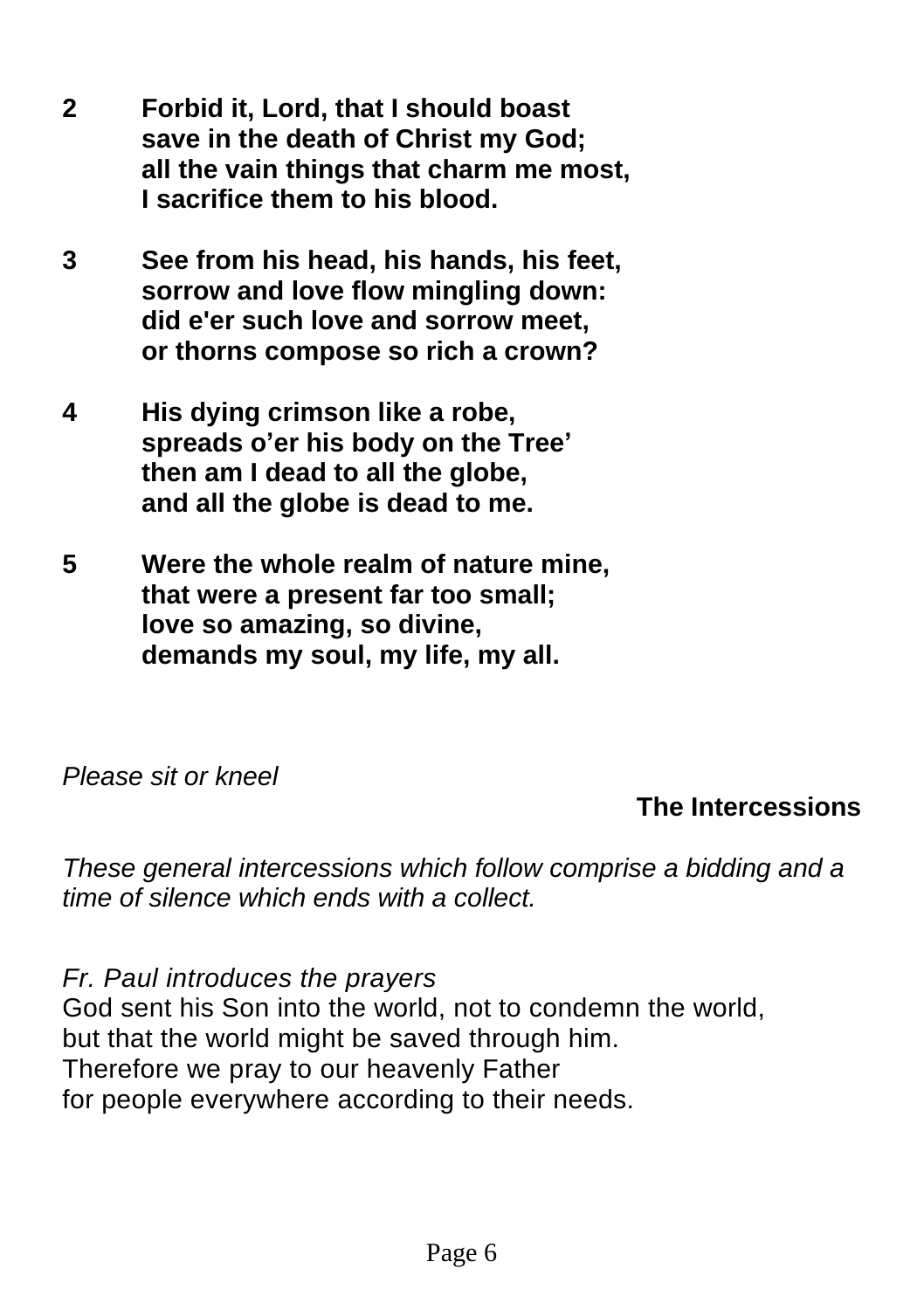*Deacon Paddy:*

Let us pray for the Church of God throughout the world: for unity in faith, in witness and in service,

for bishops and other ministers, and those whom they serve, for Martin, our bishop, and the people of this diocese,

for all Christians in this place,

for those to be baptized,

for those who are mocked and persecuted for their faith, that God will confirm his Church in faith,

increase it in love, and preserve it in peace.

*Silence is kept.*

*Fr Paul* Lord, hear us. **Lord, graciously hear us.**

Almighty and everlasting God, by whose Spirit the whole body of the Church is governed and sanctified: hear our prayer which we offer for all your faithful people, that in their vocation and ministry they may serve you in holiness and truth to the glory of your name; through our Lord and Saviour Jesus Christ. **Amen.**

## *Deacon Paddy:*

Let us pray for the nations of the world and their leaders: for Elizabeth our Queen and the Parliaments of this land, for those who administer the law and all who serve in public office,

for all who strive for justice and reconciliation. that by God's help the world may live in peace and freedom.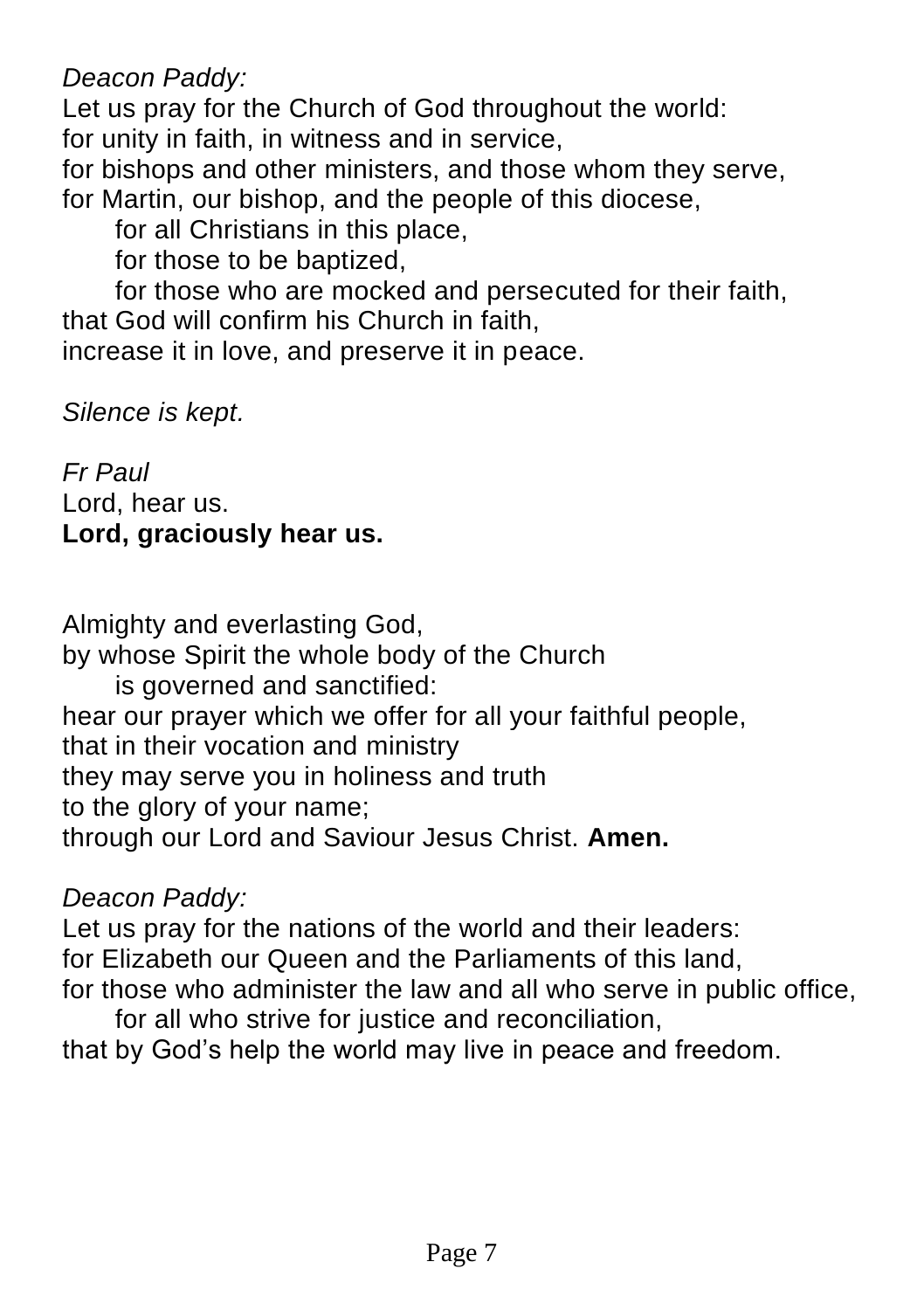## *Silence is kept.*

*Fr Paul* Lord, hear us. **Lord, graciously hear us.**

Most gracious God and Father, in whose will is our peace, turn our hearts and the hearts of all to yourself, that by the power of your Spirit the peace which is founded on justice may be established throughout the world; through Jesus Christ our Lord. **Amen.**

## *Deacon Paddy*

Let us pray for God's ancient people, the Jews, the first to hear his word:

for greater understanding between Christian and Jew, for the removal of our blindness and bitterness of heart, that God will grant us grace to be faithful to his covenant and to grow in the love of his name.

*Silence is kept.*

*Fr Paul* Lord, hear us. **Lord, graciously hear us.**

Lord God of Abraham, bless the children of your covenant, both Jew and Christian; take from us all blindness and bitterness of heart, and hasten the coming of your kingdom, when the Gentiles shall be gathered in, all Israel shall be saved, and we shall dwell together in mutual love and peace under the one God and Father of our Lord Jesus Christ. **Amen.**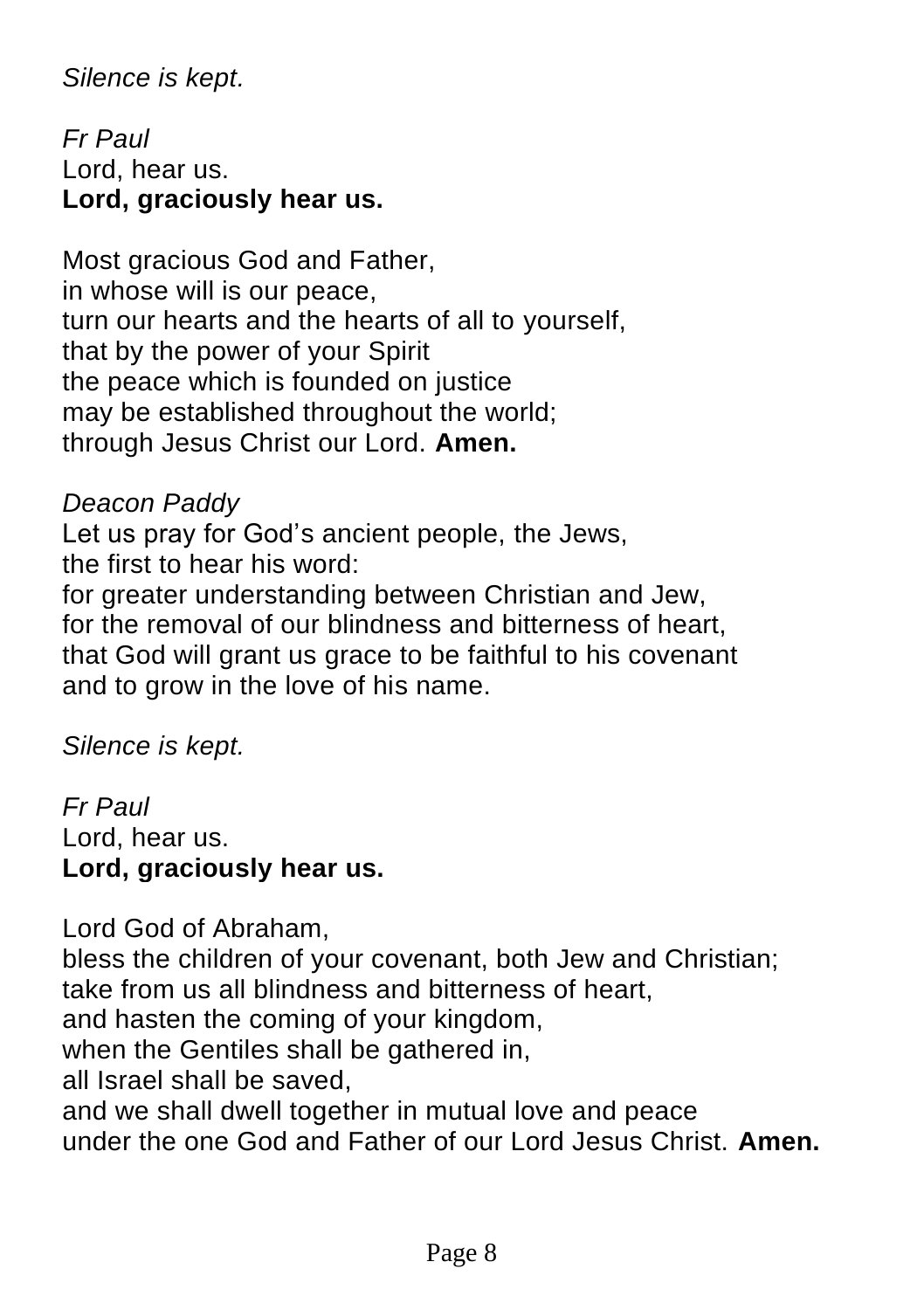*Deacon Paddy*

Let us pray for those who do not believe the gospel of Christ: for those who have not heard the message of salvation, for all who have lost faith,for the contemptuous and scornful, for those who are enemies of Christ and persecute those who follow him,

for all who deny the faith of Christ crucified, that God will open their hearts to the truth and lead them to faith and obedience.

*Silence is kept.*

*Fr Paul* Lord, hear us. **Lord, graciously hear us.**

Merciful God, creator of all the people of the earth, have compassion on all who do not know you, and by the preaching of your gospel with grace and power, gather them into the one fold of the one Shepherd; Christ our Lord. **Amen.**

*Deacon Paddy* Let us pray for all those who suffer: for those who are deprived and oppressed, for all who are sick, for those in darkness, in doubt and in despair, in loneliness and in fear, for prisoners, captives and refugees, for the victims of false accusations and violence, for all at the point of death and those who watch beside them, that God in his mercy will sustain them with the knowledge of his love.

*Silence is kept.*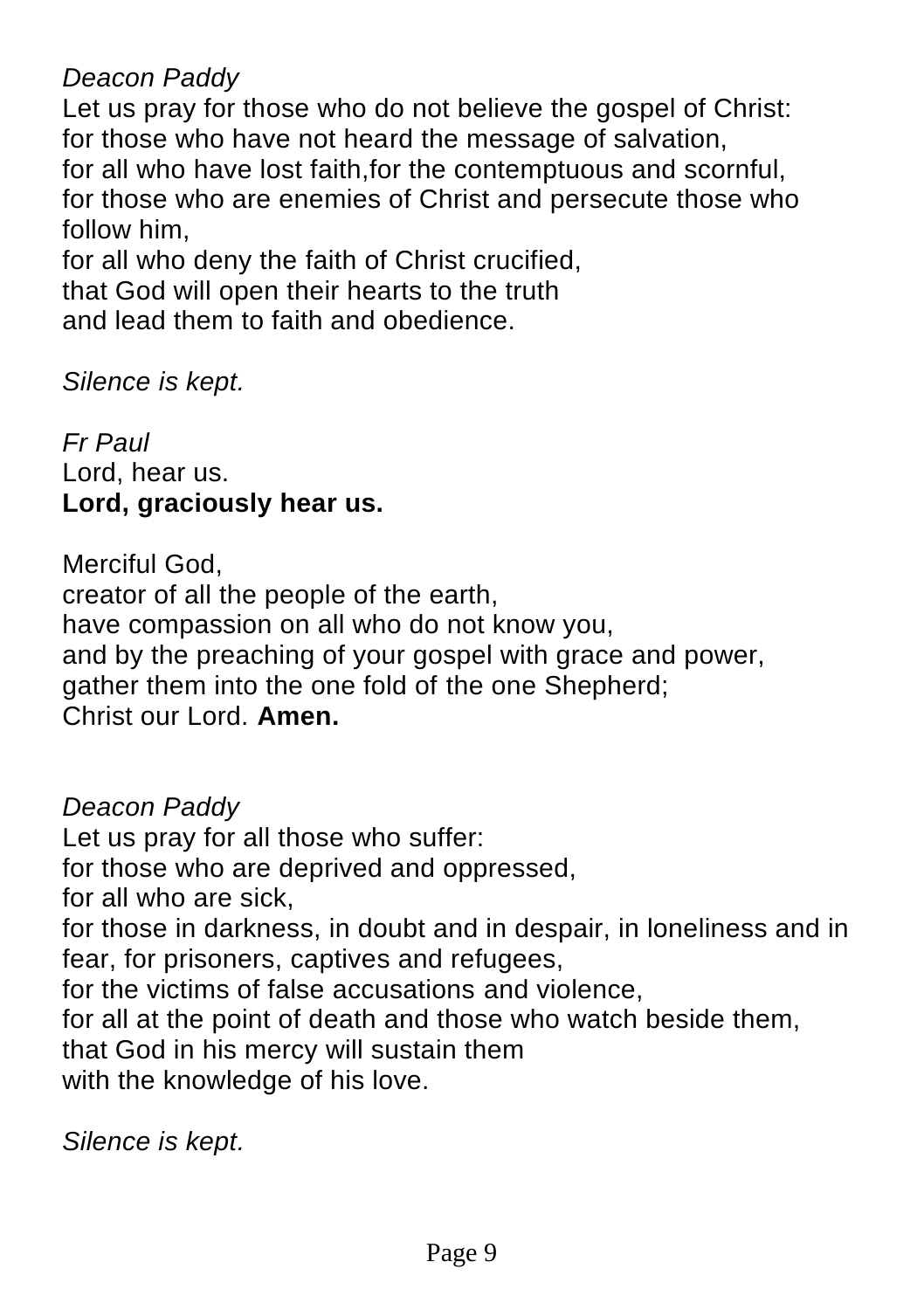## *Fr Paul* Lord, hear us. **Lord, graciously hear us.**

Almighty and everlasting God,

the comfort of the sad, the strength of those who suffer: hear the prayers of your children who cry out of any trouble, and to every distressed soul grant mercy, relief and refreshment, through Jesus Christ our Lord.**Amen.**

## *Deacon Paddy*

Let us commend ourselves and all God's children to his unfailing love, and pray for the grace of a holy life, that, with all who have died in the peace of Christ, we may come to the fullness of eternal life and the joy of the resurrection.

*Silence is kept.*

*Fr Paul* Lord, hear us. **Lord, graciously hear us.**

O God of unchangeable power and eternal light, look favourably on your whole Church, that wonderful and sacred mystery, and by the tranquil operation of your perpetual providence carry out the work of our salvation: and let the whole world feel and see that things which were cast down are being raised up and things which had grown old are being made new and that all things are returning to perfection through him from whom they took their origin, even Jesus Christ our Lord, who is alive and reigns with you. in the unity of the Holy Spirit, one God, now and for ever. **Amen.**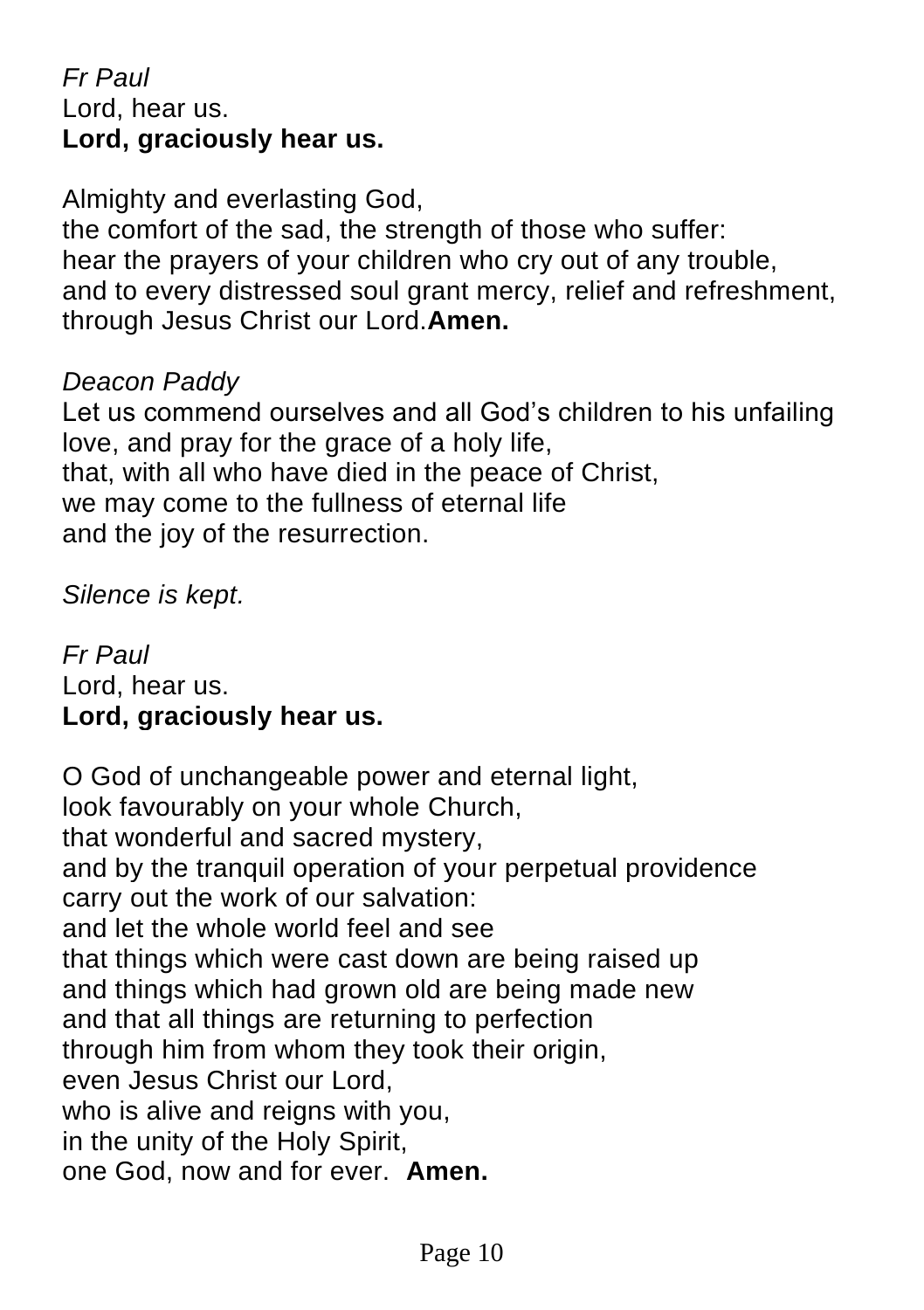

## **The Communion**

*The Sacrament is now brought in silence from the Altar of Repose*

*Fr Paul says;* Standing at the foot of cross, as our Saviour taught us, so we pray

**Our Father, who art in heaven, hallowed be thy name; thy kingdom come, thy will be done; on earth as it is in heaven. Give us this day our daily bread. And forgive us our trespasses, as we forgive those who trespass against us. And lead us not into temptation, but deliver us from evil. For thine is the kingdom, the power, and the glory, for ever and ever. Amen**

Jesus is the Lamb of God who takes away the sins of the world. Blessed are those who are called to his supper.

**Lord I am not worthy to receive you, but only say the word, I shall be healed.**